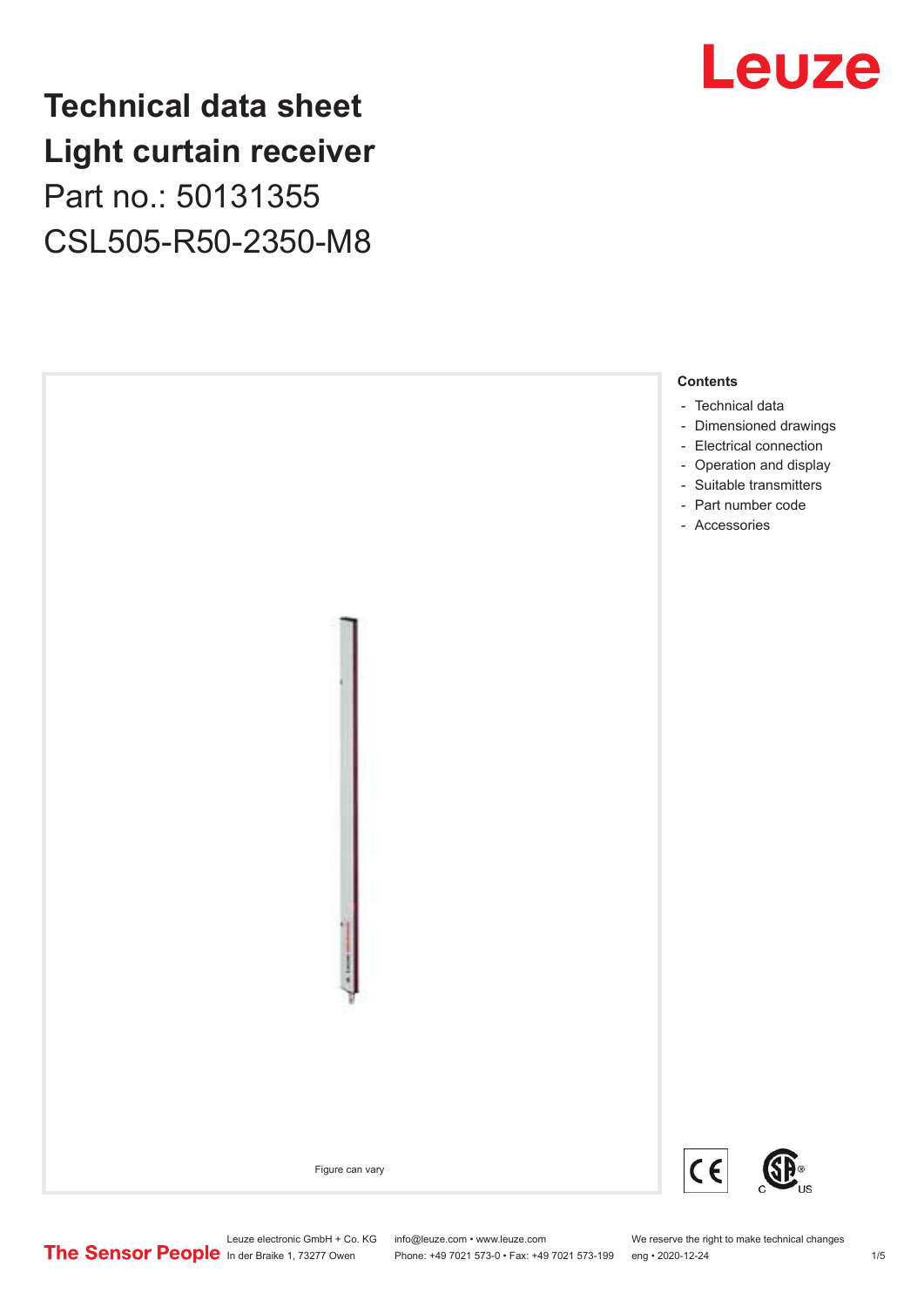### <span id="page-1-0"></span>**Technical data**

# Leuze

| Basic data                                                       |                              | <b>Connection 1</b>                           |
|------------------------------------------------------------------|------------------------------|-----------------------------------------------|
| <b>Series</b>                                                    | 505                          | <b>Function</b>                               |
| <b>Operating principle</b>                                       | Throughbeam principle        |                                               |
| Device type                                                      | Receiver                     |                                               |
| <b>Application</b>                                               | Precise object detection     | <b>Type of connec</b>                         |
|                                                                  |                              | <b>Thread size</b>                            |
| <b>Special version</b>                                           |                              | Type                                          |
| <b>Special version</b>                                           | Crossed-beam scanning        | Material                                      |
|                                                                  | Diagonal-beam scanning       | No. of pins                                   |
|                                                                  | Parallel-beam scanning       | Encoding                                      |
|                                                                  | Teach input                  |                                               |
|                                                                  | Warning output               | <b>Mechanical data</b>                        |
|                                                                  |                              | Design                                        |
| Optical data                                                     |                              | Dimension (W x H                              |
|                                                                  |                              | <b>Housing material</b>                       |
| <b>Operating range</b>                                           | Guaranteed operating range   | <b>Metal housing</b>                          |
| <b>Operating range</b>                                           | 0.35m                        | Lens cover materi                             |
| <b>Measurement field length</b>                                  | 2,350 mm                     | <b>Housing color</b>                          |
| <b>Number of beams</b>                                           | 48 Piece(s)                  | <b>Type of fastening</b>                      |
| Beam spacing                                                     | 50 mm                        |                                               |
| <b>Measurement data</b>                                          |                              | <b>Operation and c</b>                        |
| Minimum object diameter                                          | 52.5 mm                      | Type of display                               |
|                                                                  |                              | <b>Number of LEDs</b>                         |
| <b>Electrical data</b>                                           |                              | Type of configurat                            |
| <b>Protective circuit</b>                                        | Inductive protection         |                                               |
|                                                                  | Polarity reversal protection | <b>Environmental</b>                          |
|                                                                  | Short circuit protected      | <b>Ambient temperat</b>                       |
|                                                                  |                              | <b>Ambient temperat</b>                       |
| Performance data                                                 |                              |                                               |
| Supply voltage $U_{\rm R}$                                       | 18  30 V, DC                 | <b>Certifications</b>                         |
|                                                                  |                              |                                               |
| <b>Outputs</b><br>Number of digital switching outputs 2 Piece(s) |                              | Degree of protecti<br><b>Protection class</b> |
|                                                                  |                              | <b>Standards applied</b>                      |
| <b>Switching outputs</b>                                         |                              |                                               |
|                                                                  |                              | <b>Classification</b>                         |
| <b>Switching output 1</b>                                        |                              |                                               |
| <b>Switching element</b>                                         | Transistor, Push-pull        | <b>Customs tariff nur</b>                     |
| <b>Switching principle</b>                                       | Light/dark reversible        | eCl@ss 5.1.4                                  |
|                                                                  |                              | eCl@ss 8.0                                    |
| <b>Switching output 2</b>                                        |                              | eCl@ss 9.0                                    |
| <b>Switching element</b>                                         | Transistor, Push-pull        | eCl@ss 10.0                                   |
| <b>Switching principle</b>                                       | Light/dark reversible        | eCl@ss 11.0                                   |
|                                                                  |                              | <b>ETIM 5.0</b>                               |
| <b>Timing</b>                                                    |                              | <b>ETIM 6.0</b>                               |
| Cycle time                                                       | 52 ms                        | <b>ETIM 7.0</b>                               |
| Response time per beam                                           | $1,000 \,\mu s$              |                                               |
|                                                                  |                              |                                               |

#### **Connection**

**Number of connections** 1 Piece(s)

| <b>Function</b>                | Signal OUT                    |
|--------------------------------|-------------------------------|
|                                | Teach input                   |
|                                | Voltage supply                |
| <b>Type of connection</b>      | Connector                     |
| <b>Thread size</b>             | M <sub>8</sub>                |
| <b>Type</b>                    | Male                          |
| <b>Material</b>                | Metal                         |
| No. of pins                    | 4-pin                         |
| Encoding                       | A-coded                       |
|                                |                               |
| <b>Mechanical data</b>         |                               |
| Design                         | Cubic                         |
| Dimension (W x H x L)          | 10 mm x 2,430 mm x 27 mm      |
| <b>Housing material</b>        | Metal                         |
| <b>Metal housing</b>           | Aluminum                      |
| Lens cover material            | Plastic                       |
| <b>Housing color</b>           | Silver                        |
| Type of fastening              | Through-hole mounting         |
| <b>Operation and display</b>   |                               |
| Type of display                | LED                           |
| <b>Number of LEDs</b>          | 2 Piece(s)                    |
| Type of configuration          | Software                      |
|                                | Via pin assignment            |
|                                |                               |
| <b>Environmental data</b>      |                               |
| Ambient temperature, operation | $-30$ 50 °C                   |
| Ambient temperature, storage   | $-40$ 65 °C                   |
|                                |                               |
| <b>Certifications</b>          |                               |
| Degree of protection           | IP 65                         |
| <b>Protection class</b>        | III                           |
| <b>Standards applied</b>       | EN 60947-5-2 (German version) |
| <b>Classification</b>          |                               |
|                                |                               |
| <b>Customs tariff number</b>   | 90314990                      |

| eCl@ss 5.1.4    | 27270910 |
|-----------------|----------|
| eCl@ss 8.0      | 27270910 |
| eCl@ss 9.0      | 27270910 |
| eCl@ss 10.0     | 27270910 |
| eCl@ss 11.0     | 27270910 |
| <b>ETIM 5.0</b> | EC002549 |
| <b>ETIM 6.0</b> | EC002549 |
| <b>ETIM 7.0</b> | EC002549 |
|                 |          |

Leuze electronic GmbH + Co. KG info@leuze.com • www.leuze.com We reserve the right to make technical changes<br>
The Sensor People in der Braike 1, 73277 Owen Phone: +49 7021 573-0 • Fax: +49 7021 573-199 eng • 2020-12-24

Phone: +49 7021 573-0 • Fax: +49 7021 573-199 eng • 2020-12-24 24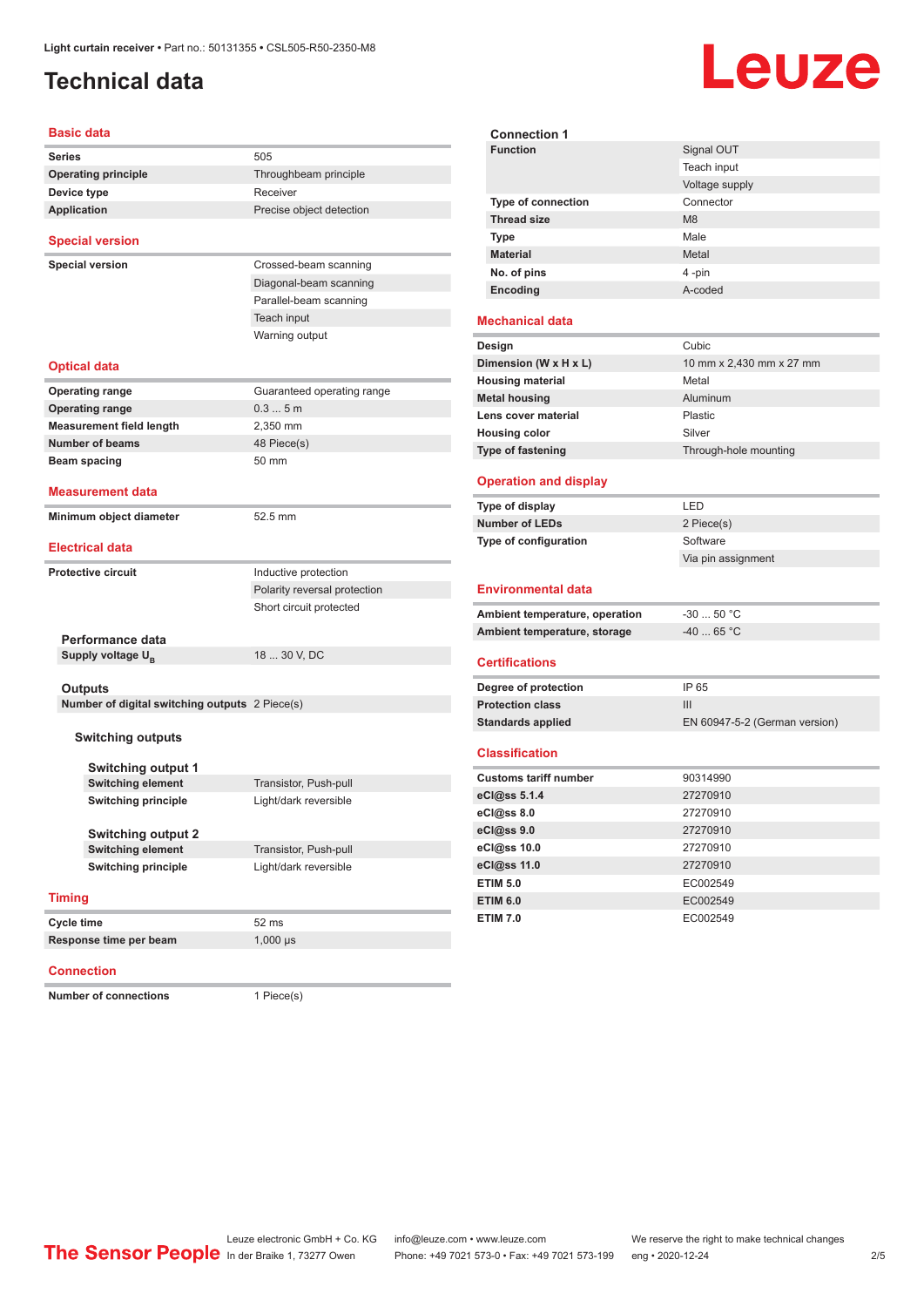### <span id="page-2-0"></span>**Dimensioned drawings**

All dimensions in millimeters



Observe the exact dimensions in the chapter "Technical data, dimensioned drawings" in the operating instructions.

### **Electrical connection**

**Connection 1**

| <b>Function</b>           | Signal OUT     |
|---------------------------|----------------|
|                           | Teach input    |
|                           | Voltage supply |
| <b>Type of connection</b> | Connector      |
| <b>Thread size</b>        | M <sub>8</sub> |
| <b>Type</b>               | Male           |
| <b>Material</b>           | Metal          |
| No. of pins               | 4-pin          |
| Encoding                  | A-coded        |

### **Pin Pin assignment**

| $\overline{2}$          | OUT 1 / Teach-in / Warning output |
|-------------------------|-----------------------------------|
| 3                       | <b>GND</b>                        |
| $\overline{\mathbf{4}}$ | OLIT 2                            |



Leuze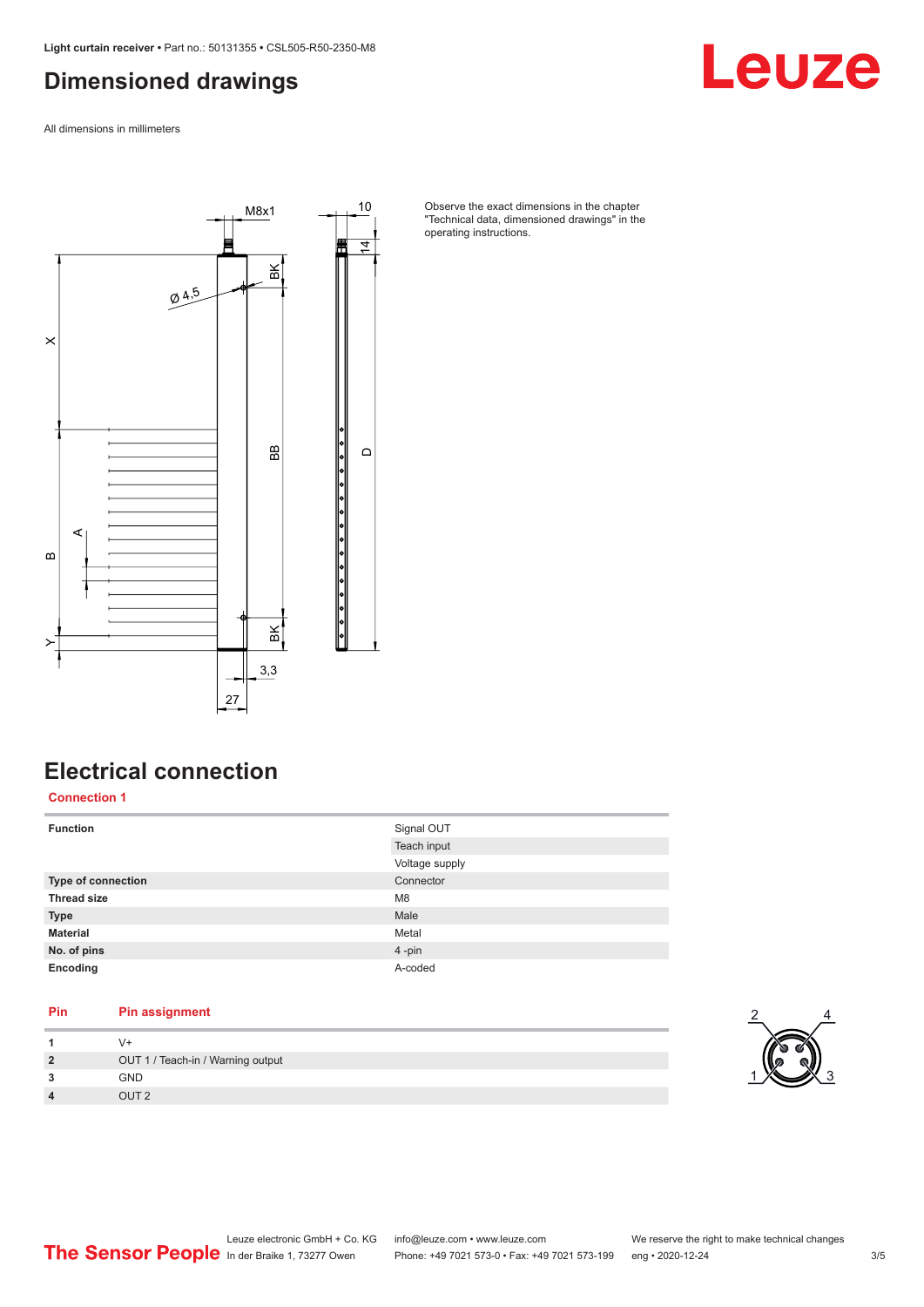### <span id="page-3-0"></span>**Operation and display**

## Leuze

| <b>Display LED 1</b>       | <b>Display LED 2</b>       | <b>Meaning</b>                   |
|----------------------------|----------------------------|----------------------------------|
| Off                        | Off                        | Off                              |
| Red, continuous light      | Red, continuous light      | Operational readiness            |
| Red, continuous light      | Off                        | Object detected                  |
| Red, flashing              | Red, continuous light      | Ready with minor error           |
| Red, flashing              | Off                        | Object detected with minor error |
| Red, double flash          | Off                        | Configuration error              |
| Red, flashing in phase     | Red, flashing in phase     | Serious error A                  |
| Red, flashing out of phase | Red, flashing out of phase | Serious error B                  |
| Red, continuous light      | Red, double flash          | Teach event successful           |

### **Suitable transmitters**

| Part no. | <b>Designation</b>     | <b>Article</b>               | <b>Description</b>                                                                                                                                                                                   |
|----------|------------------------|------------------------------|------------------------------------------------------------------------------------------------------------------------------------------------------------------------------------------------------|
| 50131411 | CSL505-T50-2350-<br>M8 | Light curtain<br>transmitter | Application: Precise object detection<br>Special version: Diagonal-beam scanning, Crossed-beam scanning, Parallel-<br>beam scanning<br>Operating range: 0.3  5 m<br>Connection: Connector, M8, 4-pin |

### **Part number code**

Part designation: **CSL505-XYYY-ZZZZ-AA-BBB**

| x           | <b>Operating principle</b><br>T: transmitter<br>R: receiver                                     |
|-------------|-------------------------------------------------------------------------------------------------|
| <b>YYY</b>  | <b>Beam spacing</b><br>$05:5$ mm<br>12.5: 12.5 mm<br>25:25 mm<br>50:50 mm<br>100: 100 mm        |
| <b>ZZZZ</b> | <b>Measurement field length</b><br>Measurement field length [mm], dependent on beam spacing     |
| AA          | <b>Electrical connection</b><br>M8: M8 connector, 4-pin (plug)                                  |
| <b>Note</b> |                                                                                                 |
| $\bullet$   | $\&$ A list with all available device types can be found on the Leuze website at www.leuze.com. |

#### **Accessories**

### Connection technology - Connection cables

|        | Part no. | <b>Designation</b> | <b>Article</b>   | <b>Description</b>                                                                                                                                |
|--------|----------|--------------------|------------------|---------------------------------------------------------------------------------------------------------------------------------------------------|
| §<br>Ŵ | 50130850 | KD U-M8-4A-V1-050  | Connection cable | Connection 1: Connector, M8, Axial, Female, 4 -pin<br>Connection 2: Open end<br>Shielded: No<br>Cable length: 5,000 mm<br>Sheathing material: PVC |